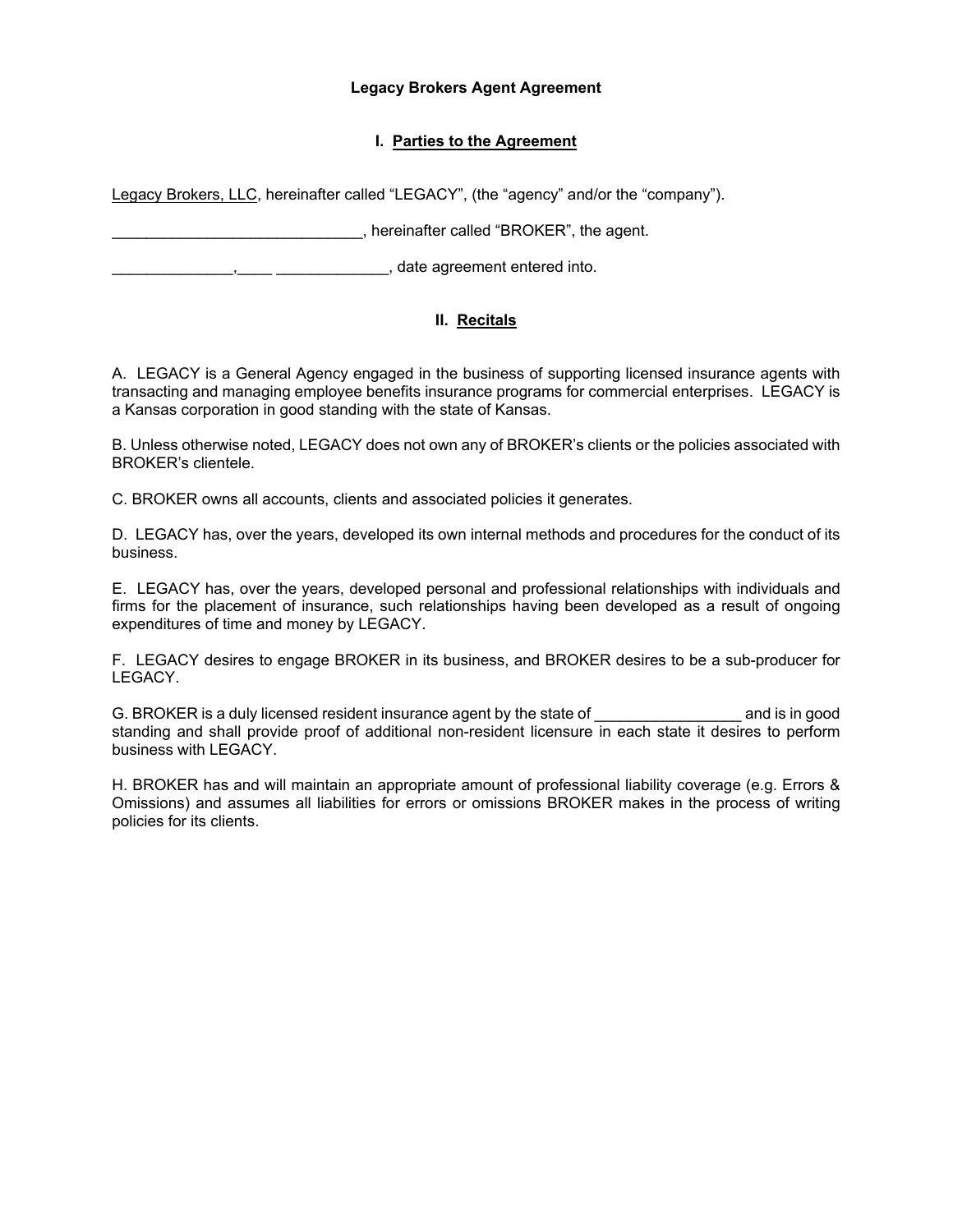# **III. Agreements**

In consideration of the mutual covenants and agreements contained herein, and until termination of the agreement according to Paragraph E of this agreement, the parties agree as follows:

# **A. Engagement**

LEGACY hereby contracts with BROKER, and BROKER hereby agrees to be a sub-producer for LEGACY, upon the terms and conditions herein stated.

# **B. Duties**

1. LEGACY shall faithfully perform and discharge all tasks and duties outlined below as a General Agent, using in such performance its best efforts and judgment. LEGACY will perform these functions in accordance with its own established policies and procedures and agrees to abide by such policies and procedures. BROKER will serve as Agent of Record and Writing Agent for all policies it generates, however some carriers do not clearly articulate the relationship between LEGACY and BROKER. In those instances, LEGACY may appear on the policy as Agent of Record or Writing Agent. As such,Addendum "C" to this agreement will serve as acknowledgement and agreement that BROKER is in fact the Agent of Record and Writing Agent for said policy and assumes all rights and responsibilities as the Writing Agent and Agent of Record.

LEGACY's functions will include but not be limited to:

- Providing BROKER with insurance related product training and education; and
- Coordinating reporting of proper licensure and insurance carrier appointments with insurance companies on behalf of BROKER; and
- ◆ Providing exclusive services to BROKER as specified below:
	- BROKER shall have exclusive right to LEGACY's services for a prospect and/or client when BROKER is first to send LEGACY the information to obtain preliminary quotes each policy year. Any subsequent requests for proposals for that same prospect and/or client from other agents will be declined. If a duplicate submission is received from a different agent, LEGACY will notify both agents of the duplication. BROKER retains exclusivity on the case unless the prospect and/or client notifies LEGACY of their desire to work with a different agent. Agent of record notification can be via a formal letter, or an email from the prospect and/or client. The notification must come from an owner or officer of the prospect and/or client that indicates which agent should be considered the agent of record for the insurance plan and must state that the prospect and/or client will no longer be working with BROKER. If LEGACY receives such a notice, LEGACY will immediately notify BROKER of the agent of record letter. At no time will LEGACY disclose the name of the competing agent to BROKER. This process is designed to fairly navigate a competitive business environment while reinforcing LEGACY's utmost transparency and loyalty to its agents; and
- Provide BROKER with access to core markets, quoting all requested lines of coverage in which BROKER and LEGACY are properly licensed and appointed; and
- Provide BROKER with proposals for prospects and/or clients on a timely basis; and
- Provide BROKER with competitive guidance and in-depth quote analysis, when requested; and
- Provide BROKER with access to employee enrollment assistance using FormFire; and
- Deliver to BROKER new business submission requirements, including any carrier specific documents needed to complete a sold case submission; and
- Provide BROKER with general support and guidance with customer claims inquiries; and
- Provide BROKER with general explanation of rules/guidance as it pertains to plan support and compliance; and
- Deliver to BROKER all policy renewal information for clients each policy year.

2. BROKER shall faithfully perform and discharge all tasks and duties assigned to him/her as the Agent of Record, Writing Agent and a sub-producer for LEGACY, using in such performance its best efforts and judgment. BROKER will perform the function of producer in accordance with LEGACY's established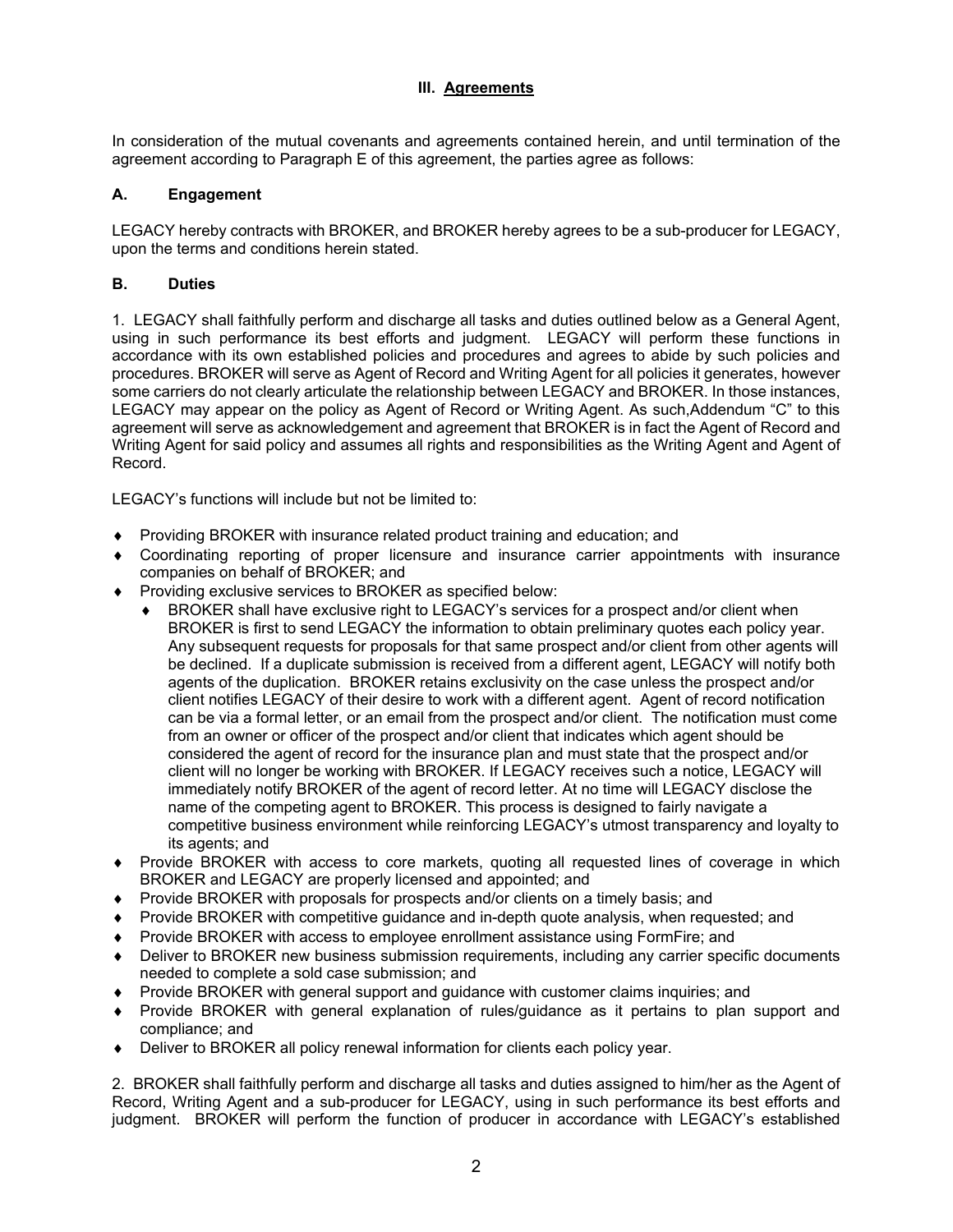policies and procedures and agrees to abide by such policies and procedures. BROKER's functions will include but not be limited to:

- Gather client information, quote information and proposal information in accordance with agency standards for marketing purposes of new and renewal accounts.
- Adopt LEGACY's systems and procedures for account sales, service and retention of business, and agency processing of new and renewal accounts.
- Assist LEGACY's staff in placement of new business and remarketing renewals when necessary.
- Responsible for handling of accounts, coverages and proposal recommendations.
- Remain up-to-date on coverage changes, education and technical expertise.

3. BROKER will produce insurance related work as a sub-producer for LEGACY, and LEGACY shall be entitled to all benefits, profit or other issue arising from or incident to any and all insurance related work, services and advice of BROKER. Compensation due to BROKER for services performed by BROKER is addressed in Section III Subsection C, Addendum A and Addendum B to this agreement.

#### **C. Remuneration of BROKER**

Unless otherwise specified in a Single Case Agreement, the compensation and other remuneration of BROKER to be provided by LEGACY shall be as specified in the Compensation Agreement (Addendum A and B), attached hereto and made a part hereof. Such remuneration may be changed prospectively from time to time by LEGACY upon 45 days advance written notice to BROKER.

## **D. Term of Engagement**

Engagement under this Agreement shall commence on the effective date designated on the signature page hereof and shall continue thereafter until terminated as provided in Subsection E hereof.

#### **E. Termination of Engagement**

Engagement under this Agreement may be terminated by either party upon 30 days written notice to the other party, without cause. In addition, this contract shall terminate under the following conditions:

 LEGACY may terminate BROKER engagement for cause immediately and without advance notice or financial responsibility if BROKER shall be guilty of dishonesty, substance abuse, breach of any terms of this Agreement, engaging in any act constituting grounds for disciplinary action by the Insurance Department, or if BROKER is convicted of any felony or misdemeanor involving moral turpitude.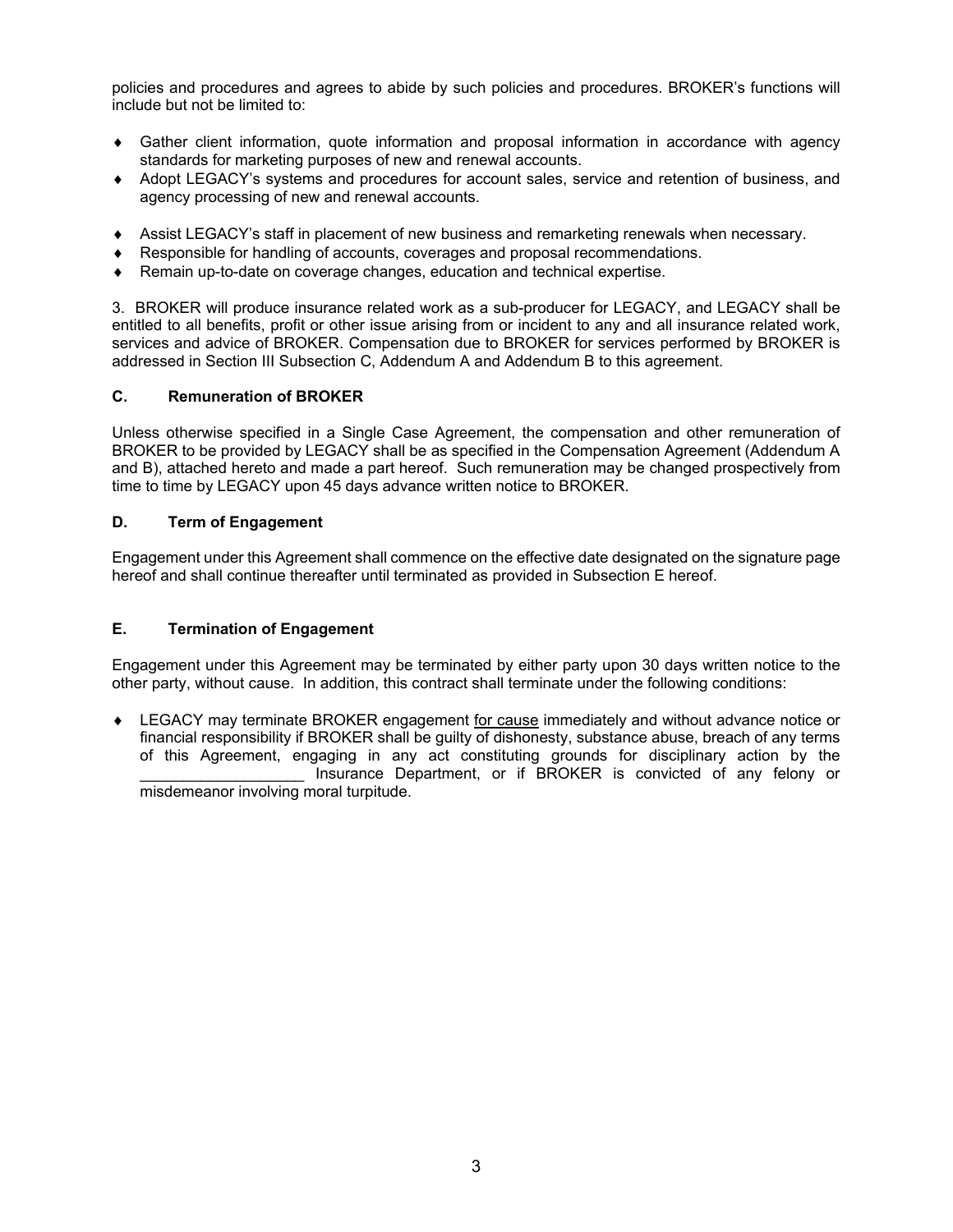### **F. Confidential Information and Trade Secrets**

BROKER will, during the term of this engagement, be working with confidential information and trade secrets belonging to LEGACY, including, for example, internal procedures, programs and forms. In addition, BROKER may have access to lists of insured customers, information regarding habits and insurance needs of customers and prospects, personal information as to customers and prospects, locations and descriptions of insured customers or customers proposed to be insured, expiration data of insurance policies, insurance daily reports, and other information which is not generally or easily obtainable. BROKER acknowledges and agrees that all such information is confidential and is the exclusive property of LEGACY. BROKER covenants and agrees that he/she will not disclose to anyone, either directly or indirectly, during the term of this Agreement or at any time thereafter, any such confidential information, nor will he/she use the same for any purpose other than in the course of this engagement and for the exclusive benefit of LEGACY.

All documents that LEGACY prepares, or confidential information that may be given to him/her in the course of this agreement, are and shall remain the sole property of LEGACY. Under no circumstances shall information be copied or removed from LEGACY's premises without LEGACY's express written consent thereto being first obtained. All copies of any client or proprietary information shall be immediately returned to LEGACY upon LEGACY's demand and without further demand or notice, immediately upon the termination of this agreement for any reason.

Further, LEGACY will, during the term of this engagement, be working with confidential information and trade secrets belonging to BROKER, including, for example, internal procedures, programs and forms. In addition, LEGACY may have access to lists of insured customers, information regarding habits and insurance needs of customers and prospects, personal information as to customers and prospects, locations and descriptions of insured customers or customers proposed to be insured, expiration data of insurance policies, insurance daily reports, and other information which is not generally or easily obtainable. LEGACY acknowledges and agrees that all such information is confidential and is the exclusive property of BROKER. LEGACY covenants and agrees that he/she will not disclose to anyone, either directly or indirectly, during the term of this Agreement or at any time thereafter, any such confidential information, nor will he/she use the same for any purpose other than in the course of this engagement and for the exclusive benefit of BROKER.

All documents that BROKER prepares, or confidential information that may be given to him/her in the course of this agreement, are and shall remain the sole property of BROKER. Under no circumstances shall information be copied or removed from BROKER's premises without BROKER's express written consent thereto being first obtained. All copies of any client or proprietary information shall be immediately returned to BROKER upon BROKER's demand and without further demand or notice, immediately upon the termination of this agreement for any reason.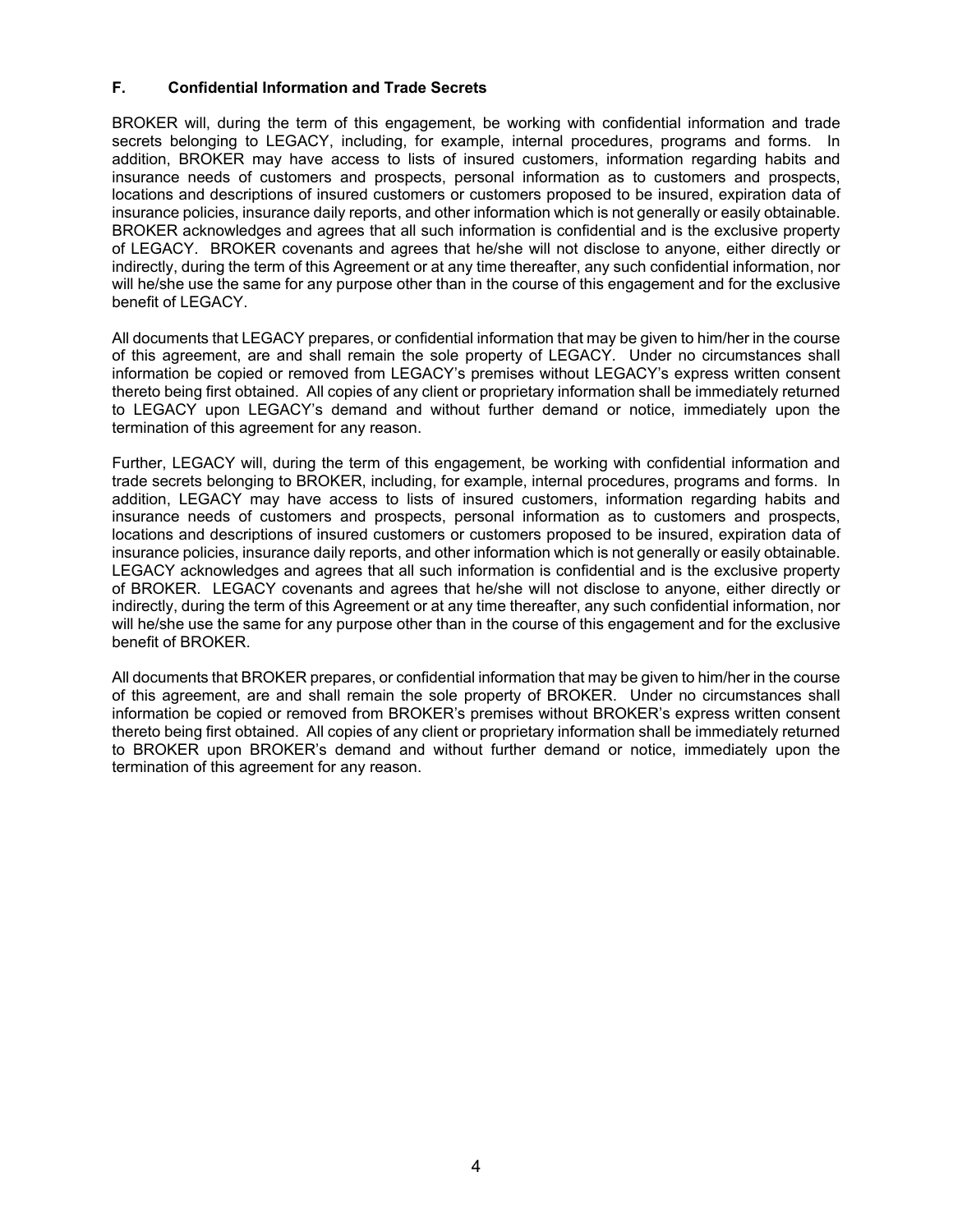## **G. Post-Termination Limitations**

Upon termination of this agreement for any reason, it is agreed as follows:

- Except as provided in Section B paragraph 2 of Addendum A (Compensation Agreement), all rights to commissions of any nature, and all books, records, policies and documents relating to the business of LEGACY shall remain the property of LEGACY.
- Except as provided in Section B paragraph 2 of Addendum A (Compensation Agreement), for a period of two years after termination of this agreement for any reason including, but not limited to, involuntary termination without cause, BROKER shall not, directly or indirectly, contact the customers, clients, policyholders or prospects of LEGACY regardless of whether BROKER was the agent servicing the customer, client or policyholder during his/her engagement with LEGACY, for the purpose of inducing the LEGACY client to lapse, cancel, fail to renew or replace any policy or otherwise not procure insurance coverage from LEGACY. Also, during the two year period following termination of this agreement for any reason including, but not limited to, involuntary termination without cause, LEGACY shall not, directly or indirectly, contact the customers, clients, policyholders or prospects of BROKER regardless of whether LEGACY was the agent servicing the customer, client or policyholder during his/her engagement with BROKER, for the purpose of inducing the BROKER client to lapse, cancel, fail to renew or replace any policy or otherwise not procure insurance coverage from BROKER. The parties agree that a violation of this covenant shall result in irreparable harm to both BROKER and/or LEGACY so that in addition to monetary damages BROKER and/or LEGACY shall be entitled to injunctive relief.
- Both parties, by making the foregoing covenants, agree that the limitations within which each shall be restricted from competing with each other are reasonable. In the event a court determines that the scope of this restriction and/or the period of time are unreasonable, then this agreement shall be deemed automatically amended so that the scope and/or period of time will be reduced to a maximum scope and/or period of time which is reasonable.
- For purposes of this Section III G, a "prospect" is defined as any client or potential client with which either party has had business contact within the preceding two years for the purpose of currently or prospectively securing its insurance business whether or not such client or potential client is currently included in the party's data base.
- Notwithstanding the foregoing limitations on business activity, nothing in this Section III G shall prohibit LEGACY from continuing to earn applicable commissions from Broker Generated Accounts, as defined in Addendum B.

## **H. Non-Interference With Employee Relationships**

BROKER agrees that during the term of this Agreement, and for a period of 2 years thereafter, he/she will not hire or entice away or attempt to hire or entice away any employee of LEGACY or induce any such employee to terminate employment with LEGACY.

## **I. INTENTIONALLY BLANK**

## **J. Entire Contract**

This Agreement and the Addenda listed herein represent the sole and entire agreement between the parties and supersede any and all other agreements, written or oral, between them. The Addenda to this Agreement is (are):

- ◆ Addendum "A" Compensation Agreement
- ◆ Addendum "B" Commission Structure
- ◆ Addendum "C" Agent of Record Acknowledgement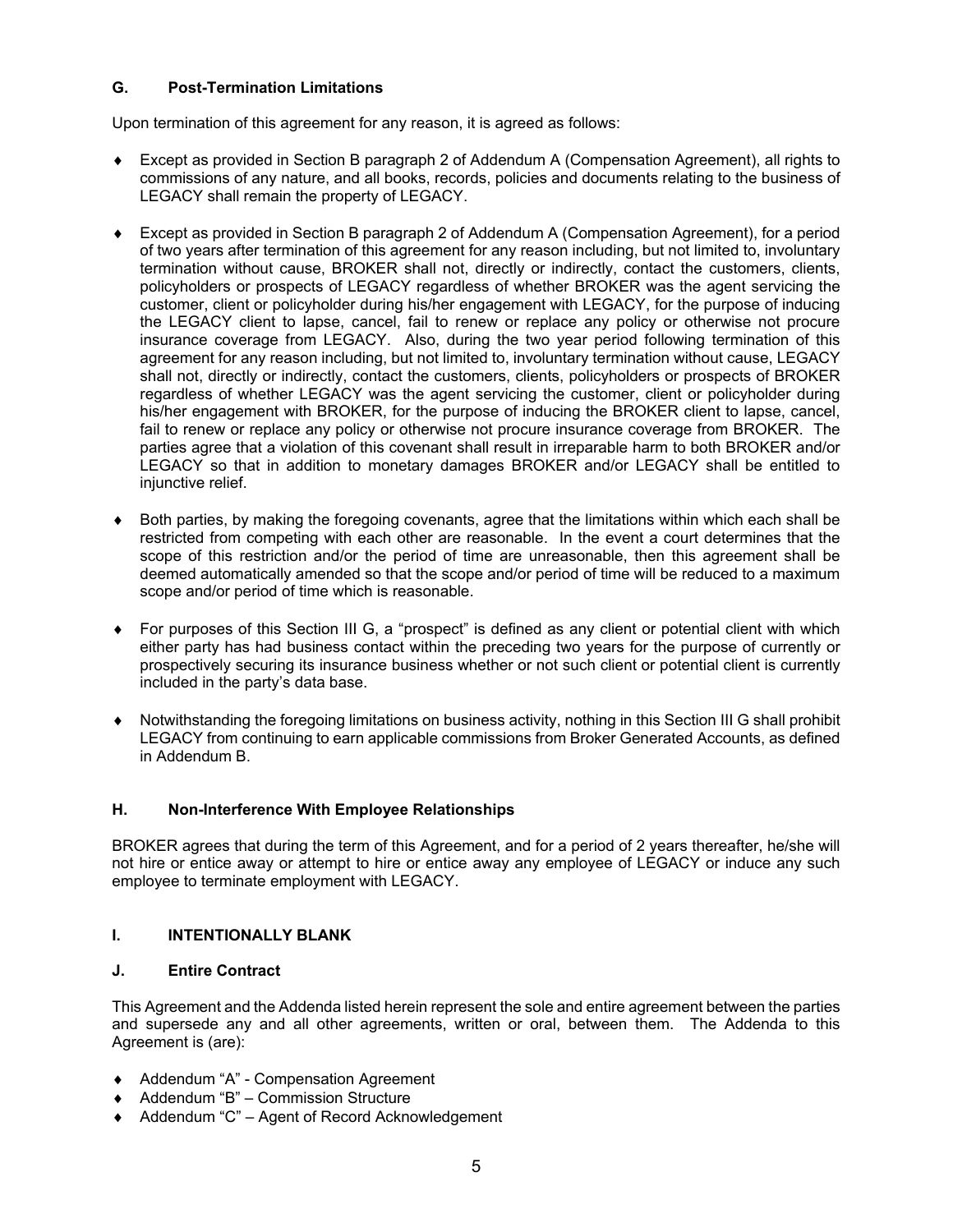### **K. Waiver of Modification**

No waiver or modification of any term of this Agreement shall be effective unless in writing and duly executed by the party to be charged therewith. Waiver of any breach hereof shall not operate as a waiver of any subsequent breach, nor may the same be asserted in any proceeding as an estoppel against the party asserting such subsequent breach.

### **L. Governing Law**

This Agreement shall in all respects be governed by the laws of the State of Kansas. Venue of any suit or other proceeding hereunder shall be properly placed in Kansas and both parties waive any objection to venue of any such proceeding therein.

#### **M. Attorney's Fees**

If any action be brought by either party to enforce or seek damages for breach of any provision of this Agreement, the prevailing party in such action, if there be a prevailing party, shall be entitled to recover, in addition to costs of suit, such reasonable attorney's fees as the tribunal determining the action may award.

#### **N. Assignment**

LEGACY may assign the rights and benefits given to it in this Agreement, and this Agreement shall survive any sale of assets, merger, consolidation, or other change in the business structure of LEGACY. The duties of BROKER hereunder are personal and may not be assigned or delegated, unless otherwise agreed upon.

#### **O. Binding Effect**

This Agreement shall be binding upon and enure to the benefit of the successors, assigns, legal representatives and heirs of the parties.

#### **P. Severability**

If any term, condition, or provision of this Agreement shall be found to be illegal or unenforceable to any extent for any reason, such provision shall be modified or deleted so as to make the balance of this Agreement, as modified, valid and enforceable to the fullest extent permitted by law.

#### **Q. Notices**

All notices called for in this Agreement shall be in writing and shall be served either (a) personally by handing the same to the person to be served or leaving the same with an individual at the person's place or residence; or (b) by mailing the same by certified or registered mail to the party to be served at the address shown below or at such other address as the party may hereafter designate to the other in writing. If notice is personally serviced, the date of such notice shall be deemed the date on which it is served. If notice is served by mail, the date of such notice shall be deemed the second business day following the day on which it is mailed.

#### **R. Addenda**

Addendum "A" (Compensation Agreement),Addendum "B" (Commission Structure) and Addendum "C" (Agent of Record Acknowledgement), as from time to time amended, attached hereto, are an integral part of this Agreement.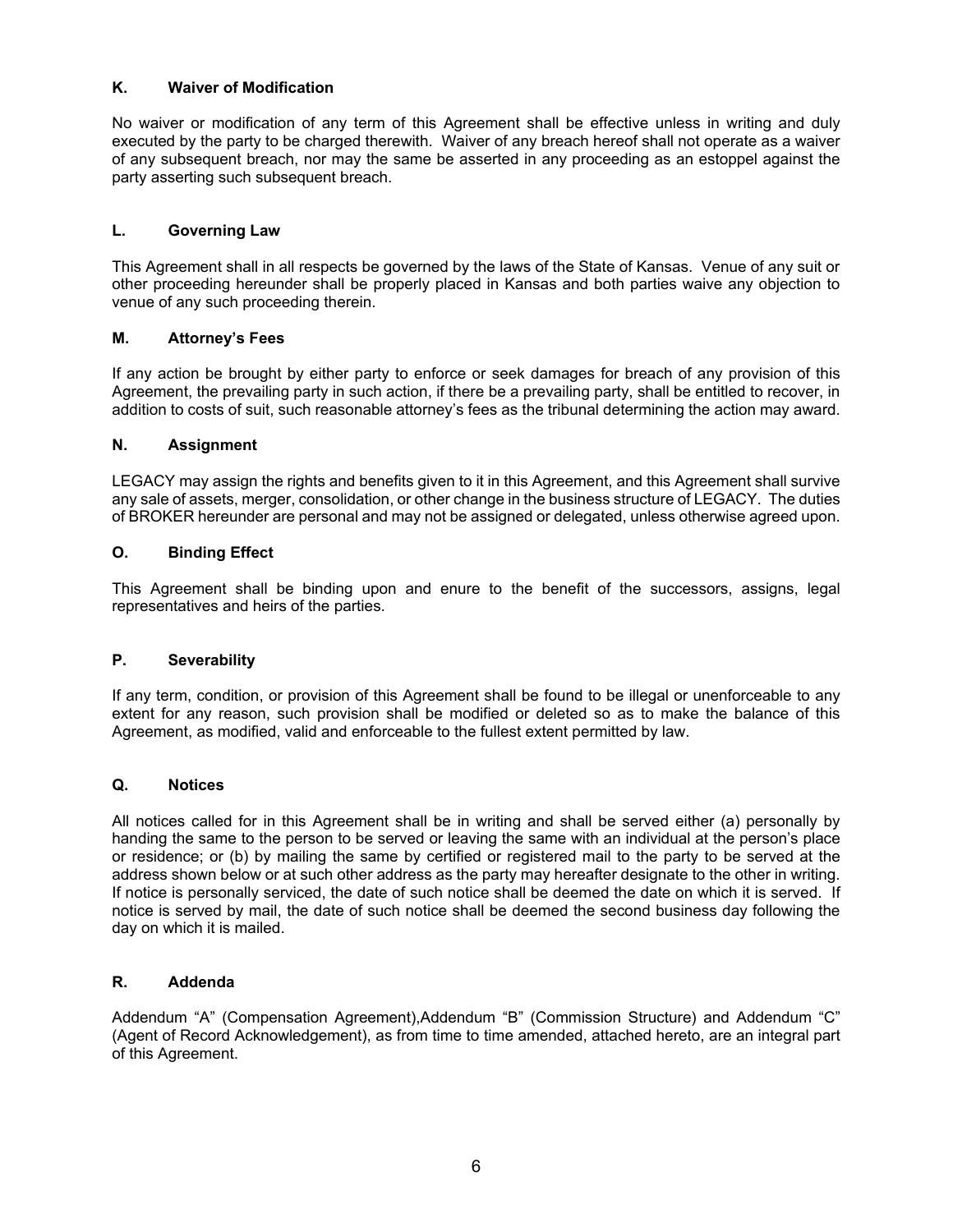The addresses of the parties are as follows:

LEGACY: 15301 W 87th St Pkwy, Suite 275, Lenexa KS 66219

BROKER: \_\_\_\_\_\_\_\_\_\_\_\_\_\_\_\_\_\_\_\_\_\_\_\_\_\_\_\_\_\_\_\_\_\_\_\_\_\_\_\_\_\_

The Effective Date of This Agreement is \_\_\_\_\_\_\_\_\_\_\_\_\_, \_\_\_\_ \_\_\_\_\_\_\_\_, and it shall govern all agreements on or after such date.

**In Witness Whereof,** the parties have executed this Agreement on the dates below indicated.

LEGACY BROKERS, LLC

 $\qquad \qquad \text{By} \qquad \qquad \qquad \qquad \text{By}$ Date **Richard Finfera**, CEO

\_\_\_\_\_\_\_\_\_\_\_\_\_\_\_\_\_\_\_\_\_\_\_\_\_\_\_\_\_\_\_\_\_\_ \_\_\_\_\_\_\_\_\_\_\_\_\_\_\_\_\_\_\_\_\_\_\_\_\_\_\_\_\_\_\_\_\_\_\_\_\_\_

Date , BROKER

**\* \* \* \* \* \* \***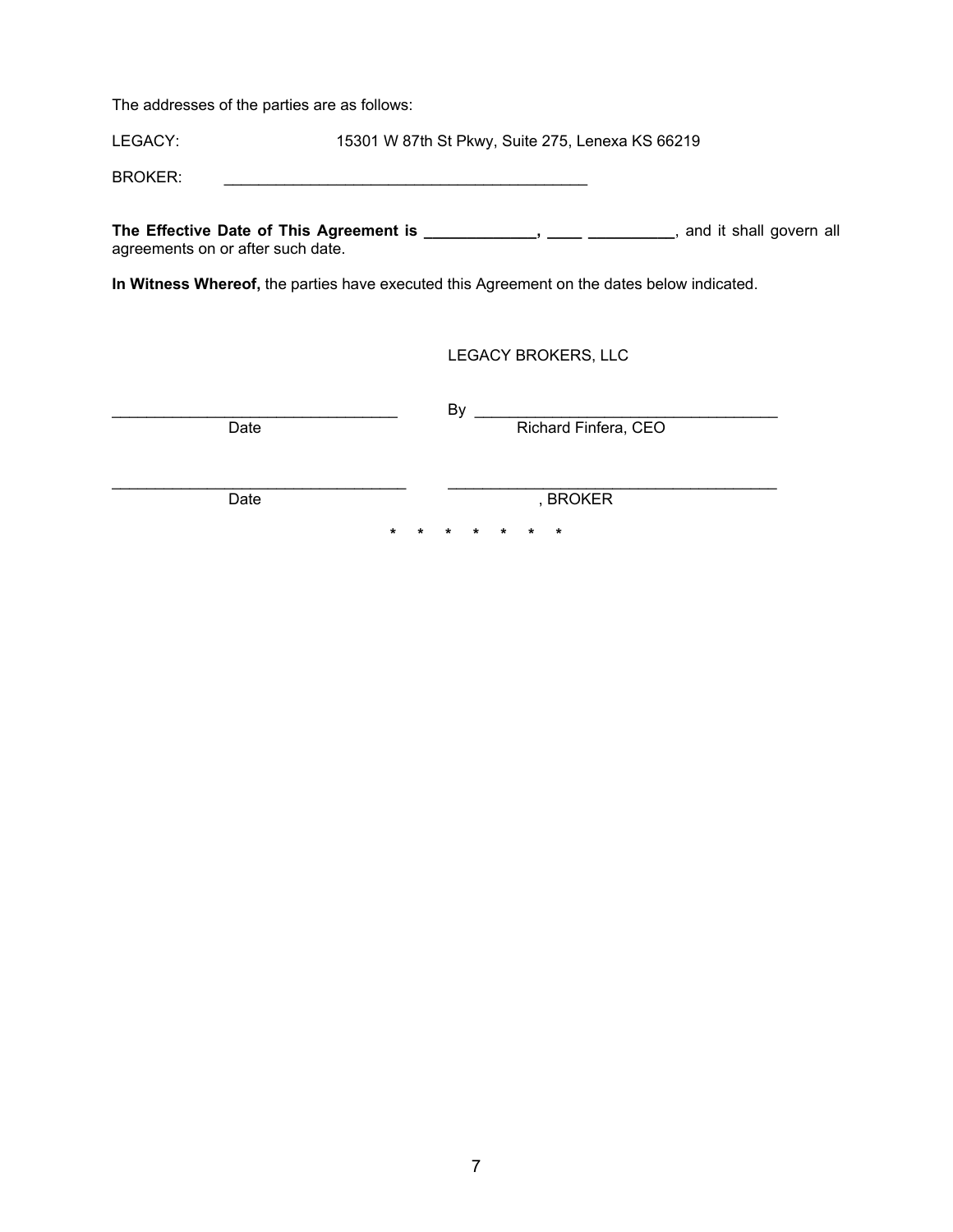## **Addendum "A"**

# **Compensation Agreement**

### **Section A: General Information**

1. Compensation to BROKER by LEGACY shall be made up of commission as set forth in this Addendum "A".

#### **Section B: Compensation**

- 1. Commissions will be paid on a monthly basis for commissions received by company's carriers in the preceding month for the insurance policies that have been assigned to or sold by the BROKER. BROKERs will be paid commissions according to the type of sale, personal production, affiliate or house lead as defined in Addendum B. Commissions are subject to change with 45 days written notice, as stated in Section III C**.**
- 2. BROKER will be conducting business with LEGACY and any policies or accounts generated from BROKER are and will remain owned by BROKER throughout the time period in which this agreement is in force. The only exception to this is for Legacy Generated Accounts (LGA) as defined in Addendum "B". LGA's are owned by LEGACY, unless otherwise agreed upon by LEGACY and BROKER. will be transitioning a block of business into LEGACY. BROKER's clients and policies will remain owned by BROKER if engagement is terminated with LEGACY.

| The Effective Date of This Addendum "A" is |  | and it shall govern on |
|--------------------------------------------|--|------------------------|
| and after such date.                       |  |                        |

**In Witness Whereof,** the parties have executed this Addendum "A" on the dates appearing below.

LEGACY BROKERS, LLC

 $\Box$  By  $\Box$ Date Richard Finfera, CEO

Date , BROKER

**\* \* \* \* \* \* \***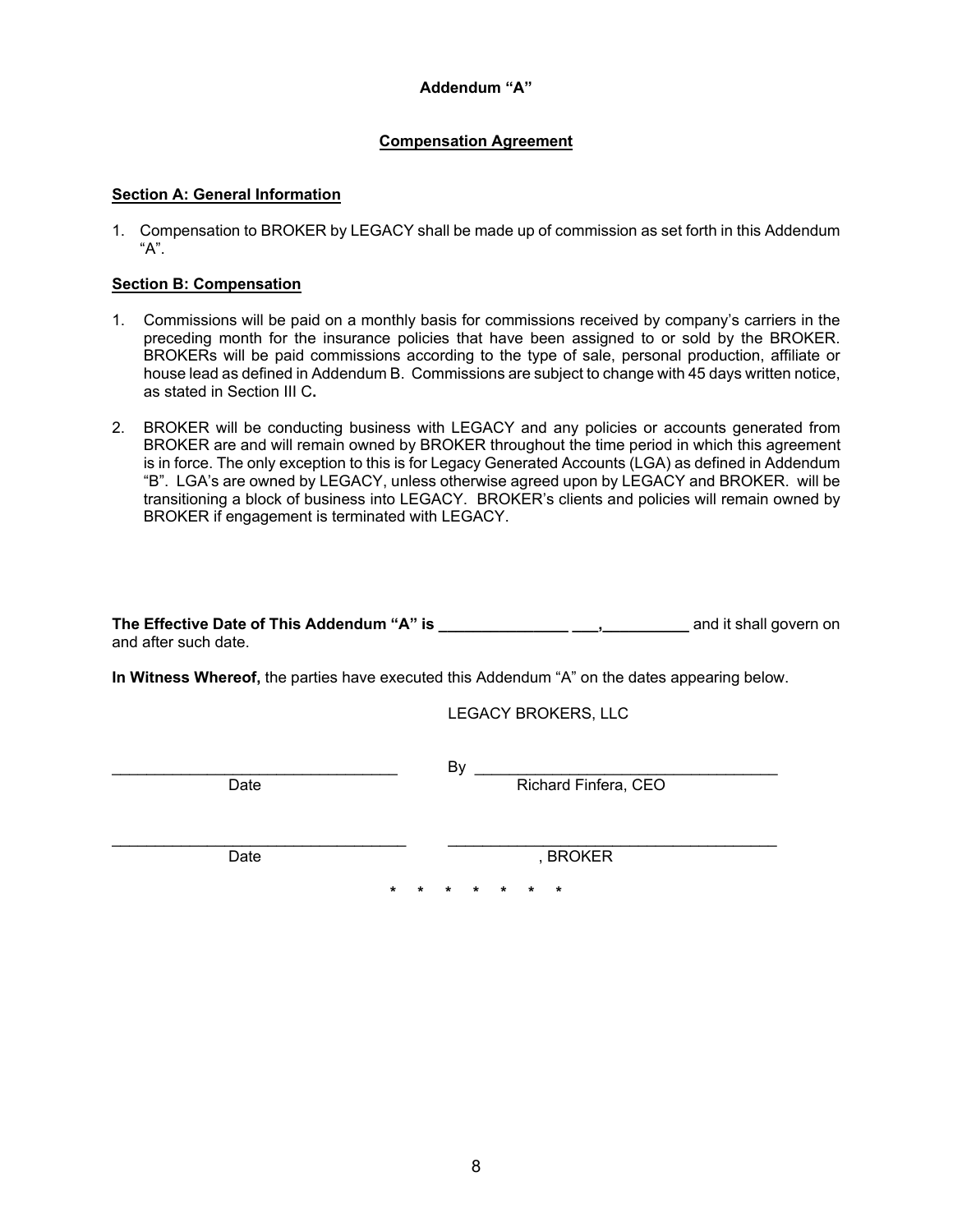### **Addendum "B"**

## **Commission Structure**

The commission structure contained in this Addendum "B" is subject to change on a prospective basis at a minimum of forty-five (45) days advance written notice by Legacy Brokers, LLC ("LEGACY"). The commission structure and percentages set forth in this Addendum "B" shall continue in effect unless and until modified by LEGACY.

**Broker Generated Accounts: Standard Broker Compensation** – The standard broker compensation for an account that originates from BROKER is situation dependent. As a general rule, the BROKER may receive 100% of the sales commissions on a group when LEGACY is contracted as the General Agent for the carrier and/or the policy. Further, BROKER may receive 80% of the sales commissions on a group when LEGACY is not contracted as the General Agent for the carrier and/or the policy. For example, if LEGACY earns an override directly from the carrier, BROKER may receive 100% of the producer sales commission. If LEGACY does not earn an override directly from the carrier, the producer sales commission could be split between LEGACY and BROKER at an agreed upon amount (often 80/20 but could be setup as a 50/50 split dependent upon the services required of LEGACY).

Any split will be agreed upon prior to issuing the policy. In some cases where additional fees can be added to the proposal (i.e. PEPM's on self-funded plans), LEGACY may add its service fee directly to the quote and BROKER may receive 100% of the commissions allocated in proposal for BROKER.

Additionally, BROKER shall receive 80% of any account-specific bonus that may be earned by LEGACY from a carrier where BROKER was responsible for the sale of the policy affecting said bonus (e.g. new case bonus). This covenant does not entitle BROKER to receive overrides or other bonus monies earned by LEGACY (e.g. growth or retention bonus).

**Legacy Generated Account (LGA)** – Wherein an account or prospective account (individual or group policy) generated by LEGACY but produced by BROKER, the BROKER shall receive 50% of the earned commissions for said account, as well as 50% of any account-specific bonus that may be earned by LEGACY from a carrier for the sale of the policy for said LGA. LGA's are owned by LEGACY.

| The Effective Date of This Addendum "B" is |  | and it |  |
|--------------------------------------------|--|--------|--|
| shall govern on and after such date.       |  |        |  |

**In Witness Whereof** the parties have executed this Addendum "B" on the dates appearing below.

LEGACY BROKERS, LLC

 $\mathsf{By}$ 

Date **Richard Finfera, CEO** 

Date , BROKER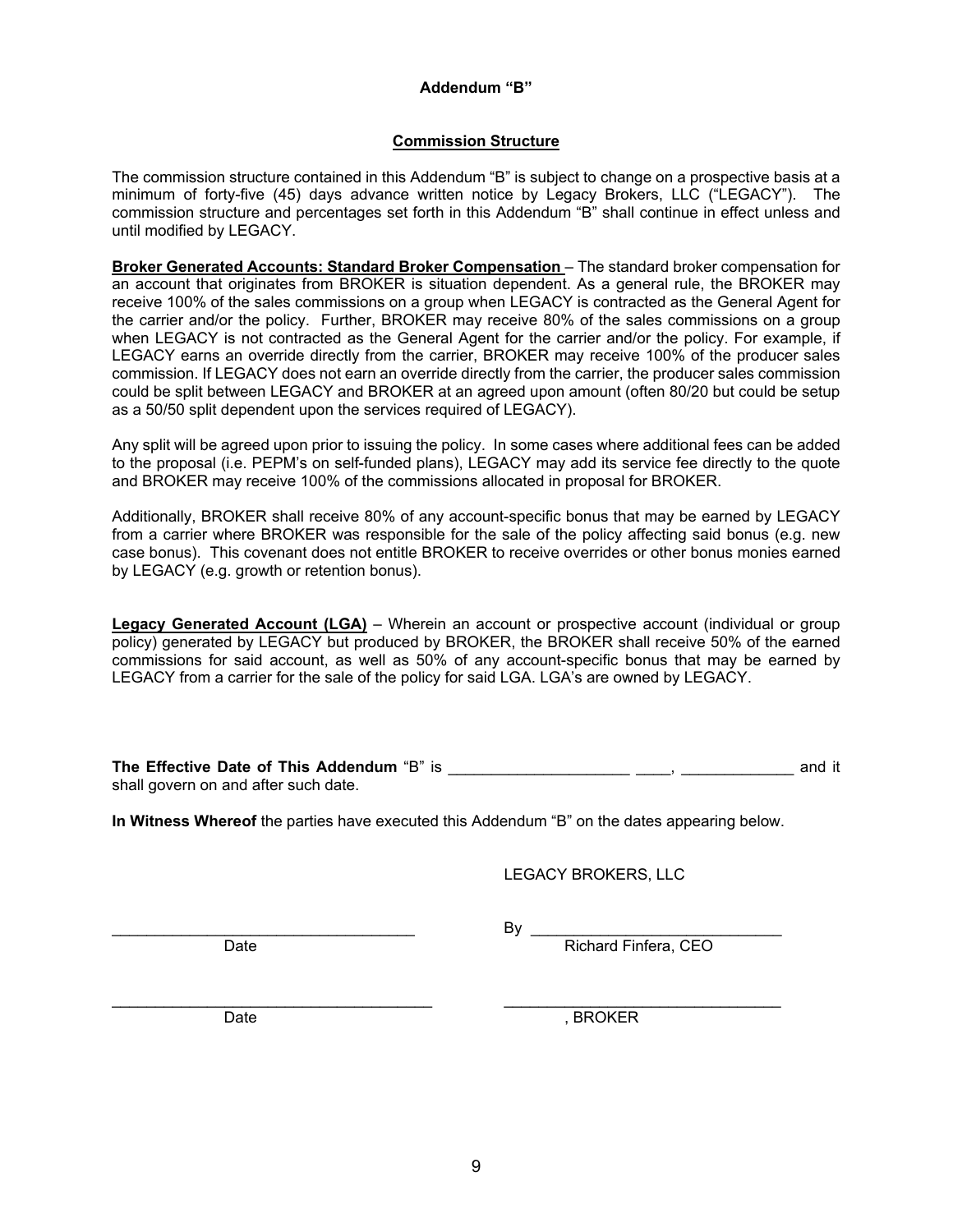### **Addendum "C"**

### **Agent of Record Acknowledgement**

BROKER will serve as Agent of Record and Writing Agent for all policies it generates, however some carriers do not clearly articulate the relationship between LEGACY and BROKER. In those instances, LEGACY may appear on the policy as Agent of Record or Writing Agent. As such, this Addendum "C" to this agreement will serve as acknowledgement and agreement that BROKER is in fact the Agent of Record and Writing Agent for said policy.

Therefore, it is hereby further agreed to that BROKER assumes duties and responsibilities as Writing Agent and Agent of Record and is liable for any claims made against BROKER resulting from any wrongful act, errors and/or omissions made by BROKER.

As a result of writing a policy through LEGACY, each case will have a Single Case Agent of Record Acknowledgement signed and agreed to by LEGACY and BROKER (see Exhibit A for sample).

**The Effective Date of This Addendum** "C" is \_\_\_\_\_\_\_\_\_\_\_\_\_\_\_\_\_\_\_\_\_ \_\_\_\_, \_\_\_\_\_\_\_\_\_\_\_\_\_ and it shall govern on and after such date.

**In Witness Whereof** the parties have executed this Addendum "C" on the dates appearing below.

LEGACY BROKERS, LLC

 $\mathsf{By}$ Date Richard Finfera, CEO

Date , BROKER